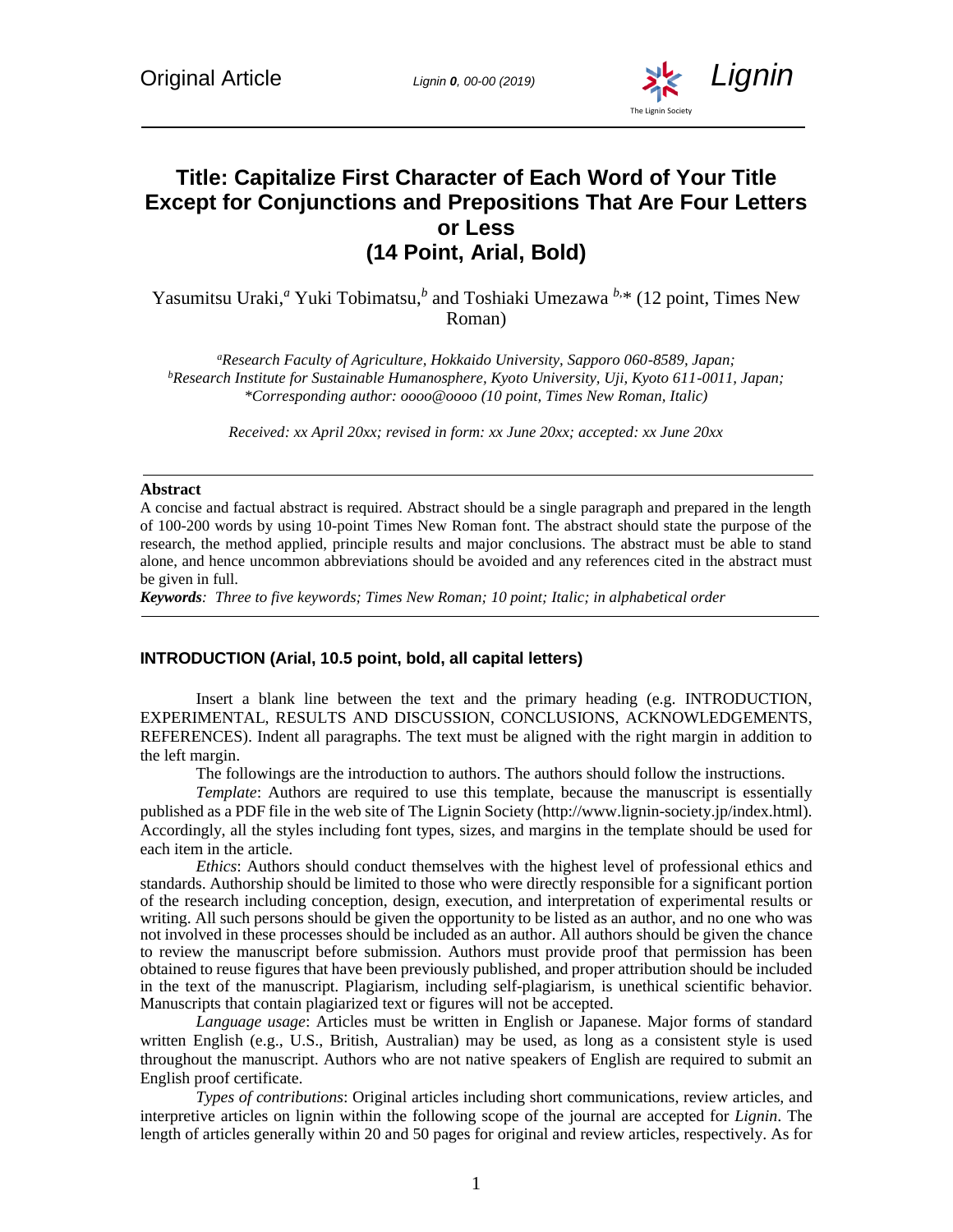

the interpretive articles, please contact the editors. The editors reserve the right to waive the 50-page limit in case of reviews of unusually high quality and importance. Review and interpretive articles do not need to use the subheadings, i.e., 'EXPERIMENTAL" and "RESULTS AND DISCUSSION" shown in the following part of the template.

*Scope*: The journal's aim is to advance and disseminate knowledge in all the areas of lignin and related compounds. Topics include: • lignin biosynthesis and biodegradation, • chemical and supramolecular structure of lignin, • distribution of lignin in cell wall, • chemistry in pulping, delignification and other biomass conversions, • valorization of lignin, • utilization of lignin, • lignin in wood physics and mechanics.

*Peer review*: This journal operates a single blind review process. All contributions will be initially assessed by the editor for suitability for the journal. Papers deemed suitable are then typically sent to a minimum of two independent expert reviewers to assess the scientific quality of the paper. The Editor is responsible for the final decision regarding acceptance or rejection of articles. The Editor's decision is final. The review report includes • Accept, • Minor revisions required, • Major revisions required, and • Decline submission.

*Submission fee*: The journal, *Lignin*, tentatively requires no submission fee for each type of article.

*Copyright*: Authors retain rights to their material, which, upon acceptance by the journal, is uploaded and made public on the Internet. The journal retains no copyright. Users have the right to read, download, copy, distribute, print, search, or link to the full texts of articles in the journal, and users can use, reuse, and build upon the material in the journal for non-commercial purposes as long as attribution is given when appropriate or necessary.

*Submission instruction*: The manuscript must be e-mailed to the following address: [kawamoto@energy.kyoto-u.ac.jp](mailto:kawamoto@energy.kyoto-u.ac.jp) (Professor Haruo Kawamoto). When submitting the manuscript, it is mandatory to include a covering letter to the editor. The covering letter must state: (1) Article type. (2) All the authors mutually agree that it should be submitted to *Lignin*. (3) The manuscript is not submitted to other journals. (4) Novelty in results/findings, or significance of results.

Manuscripts must be prepared and submitted in editable formats along with the PDF versions. The text should be in single-column format. Italics should be used for Latin words and contractions (*i.e.*, *viz.*, *e.g.*, *et al.*, *etc.*), for journal titles (*J. Wood. Sci.*), and for genus and species (*Cryptomeria japonica*). Define each abbreviation in full spelling on first appearance in text. No abbreviation should be used in title, abstract, and section headings. Follow internationally accepted rules, use the international system of units (SI).

Leave two lines before the primary heading.

#### **EXPERIMENTAL**

#### **Materials and Methods (subheading, Arial, 10.5 point, bold))**

Main text starts here and there is no blank line between the text and the subheading (e.g. Materials and Methods). Leave one blank line between the primary and subheadings. The "Title Case" format, with major words capitalized, is used for subheadings.

*Preparation of model compound (third-level heading, Times New Roman, 10.5 point, italic)*

Capitalize only the first word in the heading. There is no blank line between the text and the third-level heading.

Provide sufficient details to allow the work to be reproduced by an independent researcher. Methods that are already published should be summarized, and indicated by a reference. If quoting directly from a previously published method, use quotation marks and also cite the source. Any modifications to existing methods should also be described.

### **RESULTS AND DISCUSSION**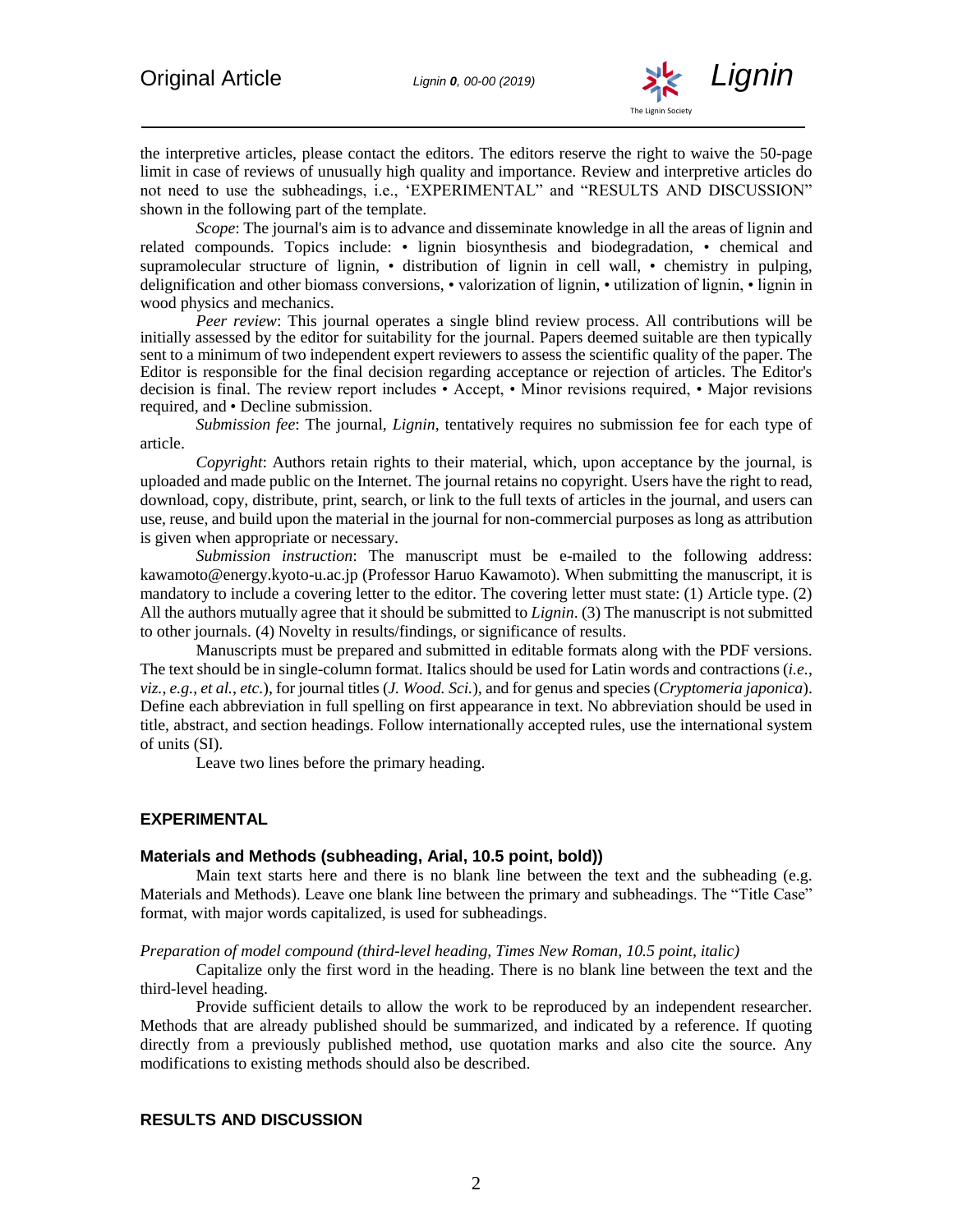

Figures should be embedded into the appropriate position of the manuscript. Authors are encouraged to use color graphics, but please make sure that these can be understood when printed in black and white. Ensure that each figure has a caption with the style as shown in the following example (Times New Roman, 10 point). Supply captions separately, not attached to the figure. All symbols and abbreviations must be explained in figures or captions. Note that too many figures should NOT be included in the manuscript.



Fig. 1. Figure caption should be below the figure and centered. Solid line: cellulose, broken line: reduced cellulose.

Each table should have a caption with the style as shown in the following example (Times New Roman, 10 point). Place footnotes to tables below the table body and indicate them with superscript lowercase letters. Avoid vertical rules. Tables can be prepared directly in the text or pasted into the text at the appropriate position.

| Reaction pressure                                                |                                           | Yield (mol%)**                                                                                                  |      |
|------------------------------------------------------------------|-------------------------------------------|-----------------------------------------------------------------------------------------------------------------|------|
| $(MPa)^*$                                                        |                                           |                                                                                                                 |      |
| 0.1                                                              | 30.5                                      | 0.8                                                                                                             | 45.3 |
| 0.5                                                              | 25.3                                      | 5.8                                                                                                             | 37.4 |
| 0.8                                                              | 20.4                                      | 5.9                                                                                                             | 30.8 |
| 1.5                                                              | 10.3                                      | 4.8                                                                                                             | 23.5 |
| 3.0                                                              | 7.5                                       | 4.9                                                                                                             | 10.6 |
| which is a first consistent of the contract of www.community.com | $\sim$ $\sim$ $\sim$ $\sim$ $\sim$ $\sim$ | the contract of the contract of the contract of the contract of the contract of the contract of the contract of |      |

**Table 1.** Table caption should be above the table and centered.

explain at the footnote.  $**$  a, b, ... and 1), 2),.....are also acceptable.

The relevant literature must be cited in the text using superscript number, i.e. <sup>1,2,4-6</sup>. Ensure that every reference cited in the text is also present in the reference list (and vice versa). Unpublished results and personal communications are not recommended in the reference list, but may be mentioned in the text (e.g. 'Unpublished results' or 'Personal communication'). Citation of a reference as 'in press' implies that the item has been accepted for publication. All of the literature cited in the text should be listed in "REFERENCES". The authors should use the styles shown in the "REFERENCES" section, which are different depending of the literature type.

## **CONCLUSIONS**

- 1. The main conclusions drawn from results should be presented.
- 2. The conclusions are recommended to be numbered. There is a half-space (6 point) between each of the numbered conclusions.